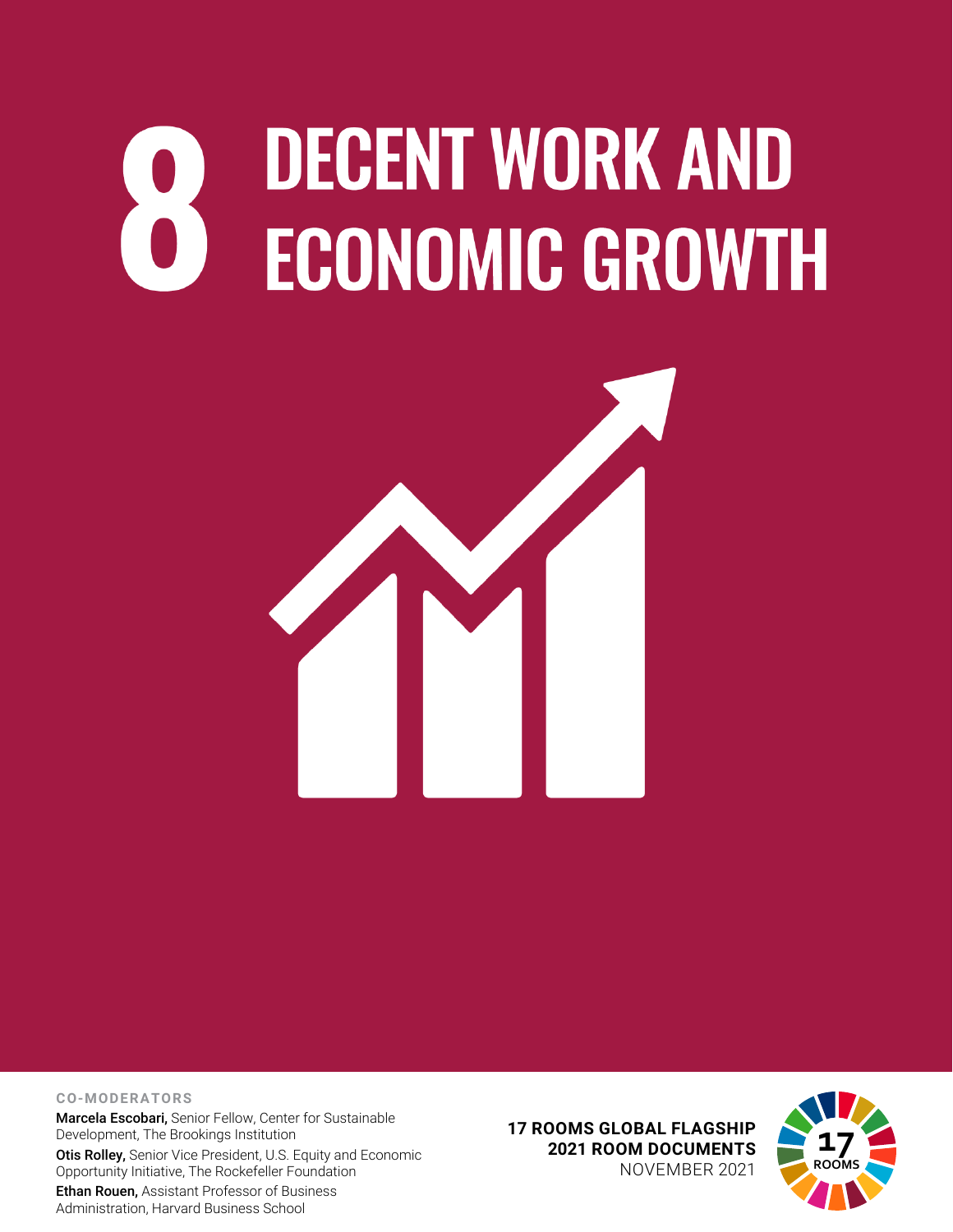This document summarizes the ideas and actions that emerged from Room 8, a working group for Sustainable Development Goal 8 on Decent Work and Economic Growth, that convened as part of the annual 17 Rooms global flagship process in 2021. The [17 Rooms initiative](https://www.brookings.edu/project/17-rooms/) is co-hosted by the Center for Sustainable Development at The Brookings Institution and The Rockefeller Foundation. Each Room, one per SDG, was asked to identify actionable priorities that can be advanced by the end of 2022 to improve some component of 2030 outcomes for its respective Goal. Corresponding documents prepared by the other flagship Rooms are availabl[e here,](http://www.brookings.edu/17rooms2021) alongside a synthesis report prepared by the 17 Rooms secretariat.

## 17 Rooms 2021: Room 8 Accelerating progress toward decent work through Opportunity Metrics

*Co-moderators: Marcela Escobari (Brookings), Otis Rolley (Rockefeller Foundation), Ethan Rouen (Harvard Business School)*

As the U.S. emerges from the COVID-19 pandemic, profound shifts in the labor market are creating new opportunities for companies to provide decent work and pathways for upward mobility for low-wage workers. With the labor market rebounding, the private and public sectors have a once in a generation chance to lay the foundation for stable and broad-based economic growth, undergirded by a strong commitment to good jobs. A mounting body of evidence shows that better jobs are associated with increased [labor force participation,](https://www.chicagofed.org/%7E/media/publications/economic-perspectives/2014/4q2014-part1-aaronson-etal-pdf.pdf) [productivity growth,](https://www.factorhappiness.at/downloads/quellen/s17_harter.pdf) [aggregate economic performance,](http://aei.pitt.edu/14580/1/No_330_Ehrel_and_Guergoat_on_Job_quality_revised_final.pdf) [equity,](https://www.epi.org/publication/secular-stagnation/#:%7E:text=The%20failure%20of%20wages%20of,top%20of%20the%20income%20distribution.) [health,](https://www.ncbi.nlm.nih.gov/pmc/articles/PMC3813007/) [public safety,](https://obamawhitehouse.archives.gov/sites/whitehouse.gov/files/documents/CEA%2BCriminal%2BJustice%2BReport.pdf) an[d social cohesion.](https://www.russellsage.org/sites/all/files/u4/Uslaner%20and%20Brown.pdf) Not only are improvements in job quality and mobility [compatible](https://www.oecd.org/sdd/labour-stats/Job-quality-OECD.pdf) with high employment levels, but they also [disproportionately benefit](https://www.clasp.org/sites/default/files/public/resources-and-publications/publication-1/Race-and-Job-Quality-Brief-3_30ar.docx-FINAL.pdf) women and people of color.

Even before the COVID-19 pandemic, Americans were *increasingly* working in low-wage, deadend jobs, struggling to move up in the labor market with [declining](https://conversableeconomist.blogspot.com/2015/02/a-decline-in-on-job-training.html) and uneven access to training and development. Upward mobility rates for low-wage workers have been [falling](https://papers.ssrn.com/sol3/papers.cfm?abstract_id=3164963) for decades, often leaving workers churning through low-wage jobs without clear pathways for [advancement.](https://www.brookings.edu/wp-content/uploads/2019/11/Realism-About-Reskilling-Final-Report.pdf#page=43) Not surprisingly, waning job quality and economic mobility [disproportionately](https://www.rsfjournal.org/content/5/4/159.abstract) affect women and non-white workers, who are overrepresented [in the low-wage, low-mobility](https://www.brookings.edu/wp-content/uploads/2019/11/Realism-About-Reskilling-Final-Report.pdf)  [workforce](https://www.brookings.edu/wp-content/uploads/2019/11/Realism-About-Reskilling-Final-Report.pdf) and whose pathways to in-demand, high-paying jobs are [narrower.](https://www.brookings.edu/research/moving-up-promoting-workers-upward-mobility-in-a-time-of-change/) As a result, the American economy is trending towards a lose-lose-lose equilibrium in which firms fall short of realizing their full potential, workers struggle, and the country fails to achieve shared prosperity.

While empowering stakeholders to create good jobs requires a whole-of-society approach, companies have a critical role to play. A broad coalition of organizations are calling for better metrics and greater corporate transparency around human capital management as well as other elements of corporate sustainability, from the World Economic Forum's [International Business](https://www.weforum.org/stakeholdercapitalism)  [Council](https://www.weforum.org/stakeholdercapitalism) to the U.S. [Sustainability Accounting Standards Board](https://www.sasb.org/standards/process/active-projects/human-capital/) and the Global [Reporting Initiative.](https://corporatereportingdialogue.com/initiative/gri-g4-sustainability-reporting-guidelines/) In late 2020, the Securities and Exchange Commission (SEC) made the first significant change to its disclosure requirements in 30 years, including the addition of a section on human capital resources. However, more research is needed to understand which metrics empirically relate to creating good jobs and increasing mobility; which actions have material impact for firms; and where policy can raise the floor for workers while maintaining a level playing field for companies.